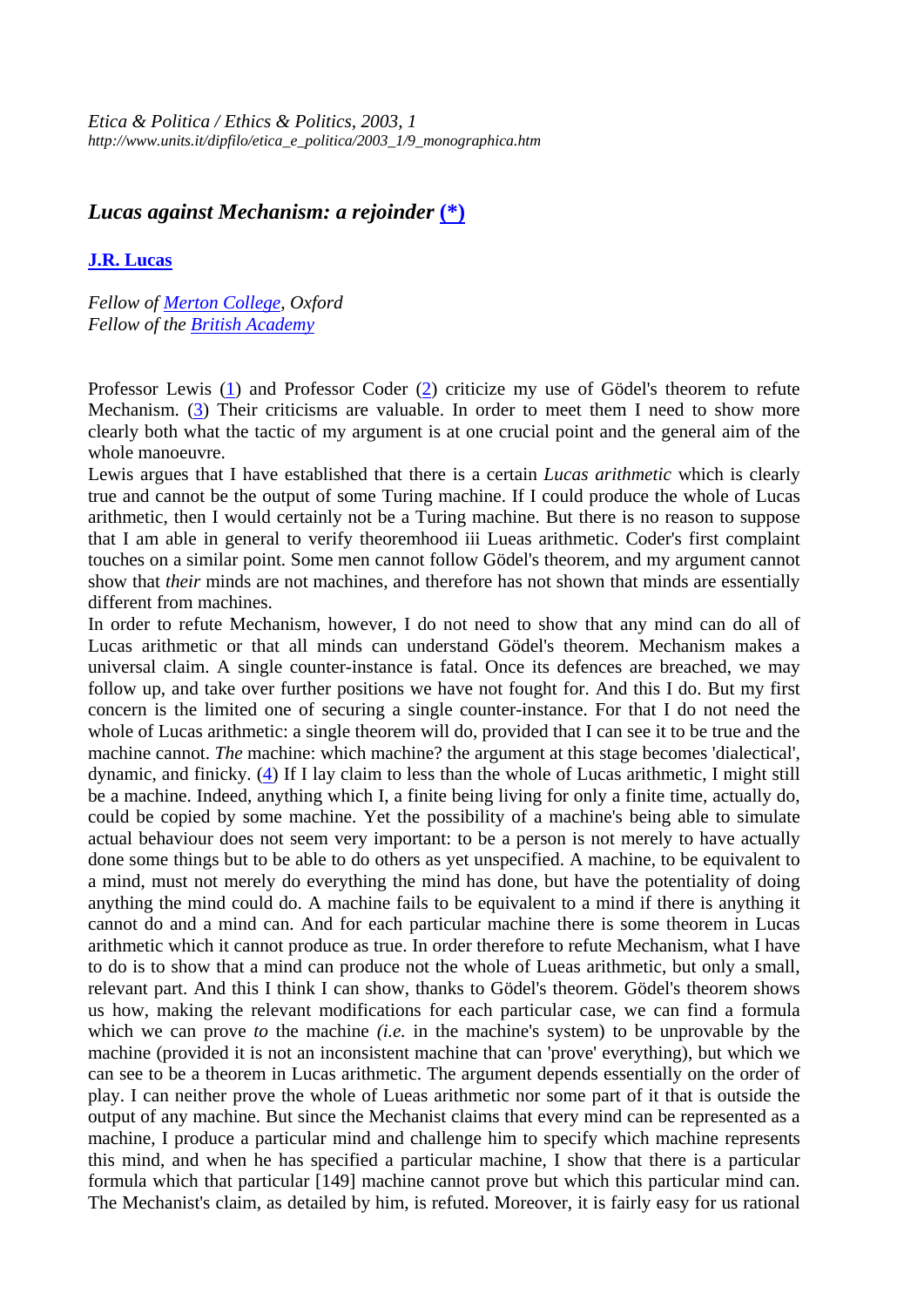beings to see that however the Mechanist varies the specification of his detailed claim the upshot must be the same. And therefore there is and must be a counter-instance to the claim, and Mechanism must be false.

So much for the in-fighting. Lewis's reconstruction of my argument does, however, reveal the general line of advance. Lucas arithmetic (or something richer still), rather than Peano arithmetic, represents the sort of arithmetic that minds, in contrast to machines, can do. For minds can operate in accordance with Lewis's `infinitary rule of inference'.

**R:** If S is a set of sentences and P is a consistency sentence for S, infer P from S.

I am not myself happy with the term `infinitary rule of inference', as the whole point of conducting our inferences by rules is that the rule should be definite and finite. Many of our inferences, particularly many nonmathematical ones, cannot be formalised, and I believe this to be a fact of fundamental importance for philosophy. Even in mathematics not all can, and it is a distinguishing mark of a rational being that he can draw valid inferences even in the absence of a definite rule allowing him to. The pattern of inference expressed by Lewis's R is one such that a mind would accept, and his Lucas arithmetic typifies the difference between the sort of arithmetic that minds can do and the sort that machines can do, even though no mind can produce the whole of Lucas arithmetic or be able in general to verify theoremhood in Lucas arithmetic. This also reveals the 'essential' difference that worries Coder. He complains that I have shown only that a few smart mathematicians are not machines, and therefore have not established that minds in general are essentially unlike machines. But although the ability to understand Gödel's theorem is limited, the ability to think up new arguments is not. Many men could understand and accept Lewis's R even if they could not follow the proof of Gödel's theorem, and therefore their arithmetic would lie within the Lucas arithmetic (or something richer), but not within the narrow confines of Peano arithmetic. They, like the high-powered mathematicians, are not machines, because they share with them a power of reasoning which cannot be completely reduced to rule observance. This is what makes the essential difference between minds and machines. The peculiarity of minds that can follow Gödel's theorem is not that they are more mind-like than non-mathematical ones, but that their originality and power of reasoning without the rule-book is such that even the Mechanist must admit it. Mathematical ability is not more unmachinelike than other intellectual powers, but more easily compared with the powers of machines, and therefore more easily proved to be different.

Coder also complains that my Gödelian argument is unnecessary, because minds are so obviously unlike machines that nobody could ever suppose them to be the same. Even the most moron-like mathematician behaves quite unlike a Turing machine, and it is only because, in Coder's view, I have misunderstood the term 'mechanical' that I think there is a problem which my argument can resolve. But Coder himself misunderstands my argument here, and imputes to me a sufficient condition where I only claim a necessary one. I do not think 'of being unable to calculate except according to mechanical procedures as a sufficient condition for being a machine', although I do argue that it is necessary condition, so [150] much so that if an apparent machine, with wires and wheels and valves, could reason cogently but not mechanically, I should be prepared to say that it was not, despite its appearances, really a machine but had a mind of its own after all. The fact that men may calculate only according to an algorithm does not prove them to be machines: but if a man's reasoning cannot be reduced to a particular algorithm, then it does follow that he cannot be really that sort of machine which can infer only in accordance with that algorithm.

Of course, there are other reasons too for thinking that men are not machines, and Coder, along with many others, is entitled to feel that my argument is not so much invalid as unnecessary. Perhaps it is. If we base ourselves on ordinary facts, it is quite clear that the activity of thinking is fluid, dynamic, tentative, spontaneous, sometimes creative, and not rule-bound, rigid, static, mechanical, formalised and ossified: but philosophers are very resistant to facts, particularly the so-called empiricists of the last generation, who, together with some cyberneticians of the